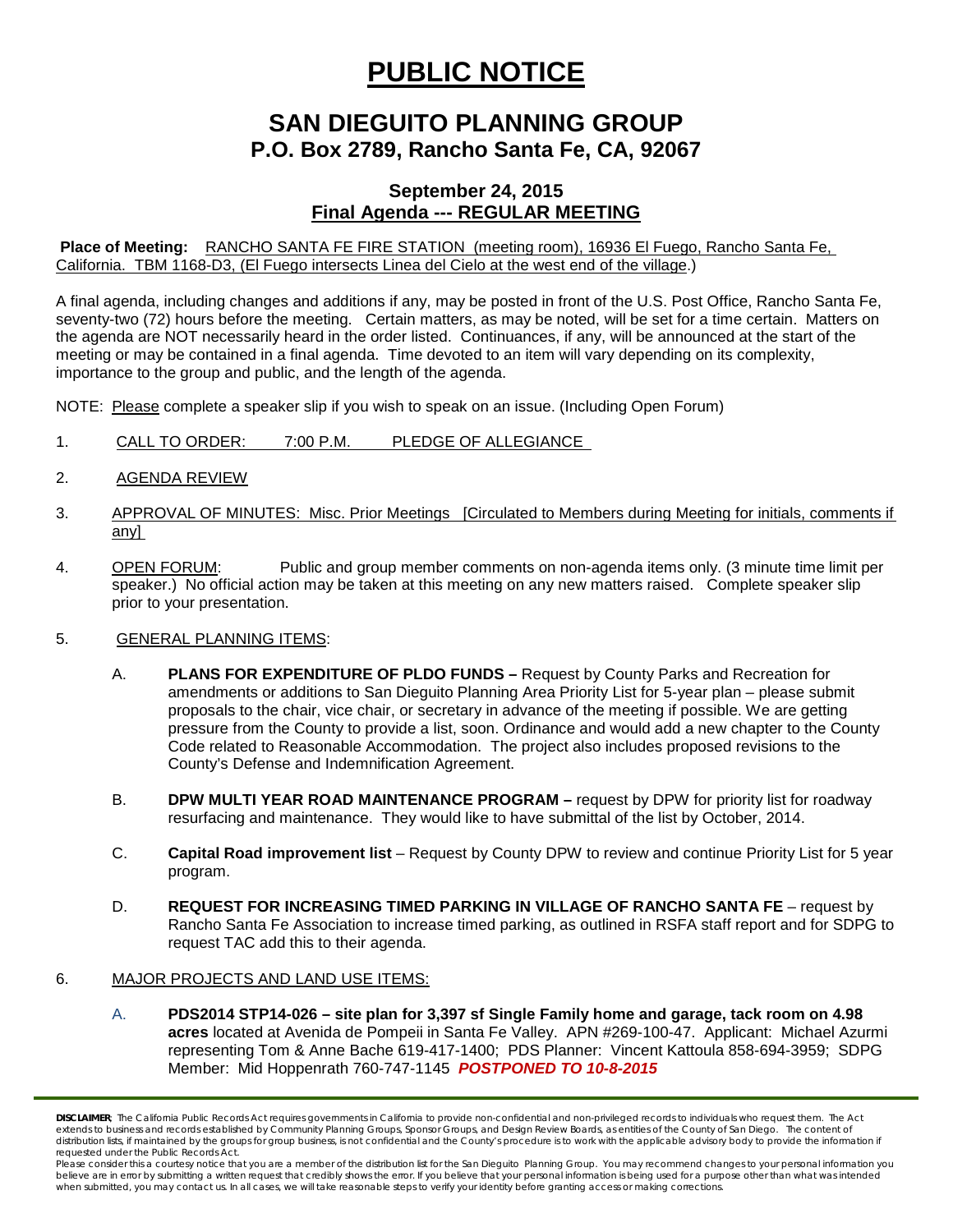- B. **PDS 2014 GPA 14-007, MUP 14-046, TM 5595, EB 14-08-17 Application for tentative map requiring a general plan amendment and major use permit for 56-unit, age-restricted condominium project located on 28.69 acres located at the northeast corner of Via de la Valle and Calzada del Bosque.**  APN #268-180-51-00, 268-180-01-00, 258-180-39,00 268-180-50-00 Applicant: Ali Shapouri on behalf of Larry Gene Mabee Revocable Trust & Golden Eagle Land Investment LP 858-756-8340; PDS Planner: Michael Johnson 858-694-3429; SDPG Member: Don Willis 481-1535 *POSTPONED TO 10-8- 2015 at 7:30 TIME CERTAIN*
- C. **NOTICE OF PREPARATION for PDS2015-SP-15-002 Specific Plan; PDS2015-SP-15-002-PDS-PLN-346; PDS2015-SP-15-002-PDS-PLN-399; PDS2015-SP-15-002-PDS-PLN-524; PDS2015-REZ-15-003 Rezone; PDS2015-TM-5600; PDS2015-ER-15-08-006; PDS2015-MUP-15-002 – Harmony Grove South** - Project presentation and request for public comments to NOP (due September 28) for Proposal for residential village, open space, and trails consisting of 453 dwelling units on 111 acres, currently zoned A70 and RR. Project includes applications for specific plan, major use permit, rezone, tentative map, and environmental review. APN's 235-011-06, 238-021-08, 238-021-09, 238-021-10. Applicant: David Kovach representing RCS Harmony Partners, LLC 949-300-6742; PDS Planner: Marisa Smith 858-694-2621; SDPG Member: Mid Hoppenrath 760-747-1145 *7:30 TIME CERTAIN*
- **D. PDS2015 AD-15-022 Request for Administrative permit for oversized 12-car garage** & guest house to be attached to main residence on 7.69 acres located at 14610 Diegueno Road, Rancho Santa Fe. APN #303-040-54-00. Applicant: Mark Radford for Steve Sourapas 760-432-0348; PDS Planner: Aaron Hollister 858-495-5448; SPDG Member: Shannon Biszantz 619-417-4655
- **E. PDS2015 TPM 21229 Application for tentative parcel map on 16.17 acres with four parcels + remainder 2.24-acre parcel** located at 7722 Rancho Santa Fe View Court, Rancho Santa Fe. APN #265-380-24. Applicant: Doug Logan for H&J Devco, LLC 760-510-3152; PDS Planner: Michael Johnson 858-694-3429; SDPG Member: Tim Parillo 415-238-6961 *POSTPONED TO 10-8-2015*
- F. **PDS 2015- VA 15-008 request for variance for front yard setback located at 5024 El Acebo, Rancho Santa Fe.** Due to the narrow shape of the property, strict application of the 100 foot front vard setback on three sides of the property reduces the most developable part of the property to a mere 10 feet in width, renders it undevelopable and effectively robs the property of the opportunity to house a new structure . APN 268-070-13-00 Applicant: Matin Taraz for Woman Family Trust 858-775-0505; PDS Planner: Emmet Aquino 858-694-8845; PDS Planner: Shannon Biszantz 619-417-4655
- **G. PDS 2014 LDGRMJ-00017, PDS 2015-ER-18-08-019 - NOTICE TO ADOPT A NEGATIVE DECLARATION** for grading plan of 10 acre parcel located at via de las Flores in Rancho Santa Fe. APN #264-110-30. Applicant: Rancho Santa Fe LLC/Roland Virissimo 619-300-9114; PDS Planner: Emmet Aquino 858-694-8845; SDPG Member: Jacqueline Arsivaud-Benjamin 760-855-0444
- **H. PDS 2015-TM5609, PDS 2015-ER 15-08-020 – Application for 16 Detached Residential Condominiums located at 7 Royce Dr & Linea del Cielo in Rancho Santa Fe -** Tentative Subdivision Map for Condominium Purposes: 13 existing units, 2 will be demolished, the remaining 11 will be converted to condominiums, and 5 new units will be built. APN 266-281-04, 268-120-15, 268-120-16, 268-120-17, 268-120-44, 268-120-45, 268-120-46. Applicant: Michael Smith for JMIR RSF Inn LLC/JMI Realty LLC 858-259-8212, ext 110; PDS Planner: Robert Hingtgen 858-694-3712; SDPG Member: Laurel Lemarie 858-756-2835

## 7. ADMINISTRATIVE MATTERS:

- **A.** Community Reports<br>**B.** Consideration and com-
- **B.** Consideration and comments on circulation mail<br>**C.** Future agenda items and planning
- Future agenda items and planning
- **D.** Prospective & returning Planning Group Members, Review & possible change of total Seat Numbers **E.** Supply orders and reimbursement of expenses
- **E.** Supply orders and reimbursement of expenses

*DISCLAIMER; The California Public Records Act requires governments in California to provide non-confidential and non-privileged records to individuals who request them. The Act*  extends to business and records established by Community Planning Groups, Sponsor Groups, and Design Review Boards, as entities of the County of San Diego. The content of distribution lists, if maintained by the groups for group business, is not confidential and the County's procedure is to work with the applicable advisory body to provide the information if *requested under the Public Records Act.*

Please consider this a courtesy notice that you are a member of the distribution list for the San Dieguito Planning Group. You may recommend changes to your personal information you believe are in error by submitting a written request that credibly shows the error. If you believe that your personal information is being used for a purpose other than what was intended<br>when submitted, you may contact us.